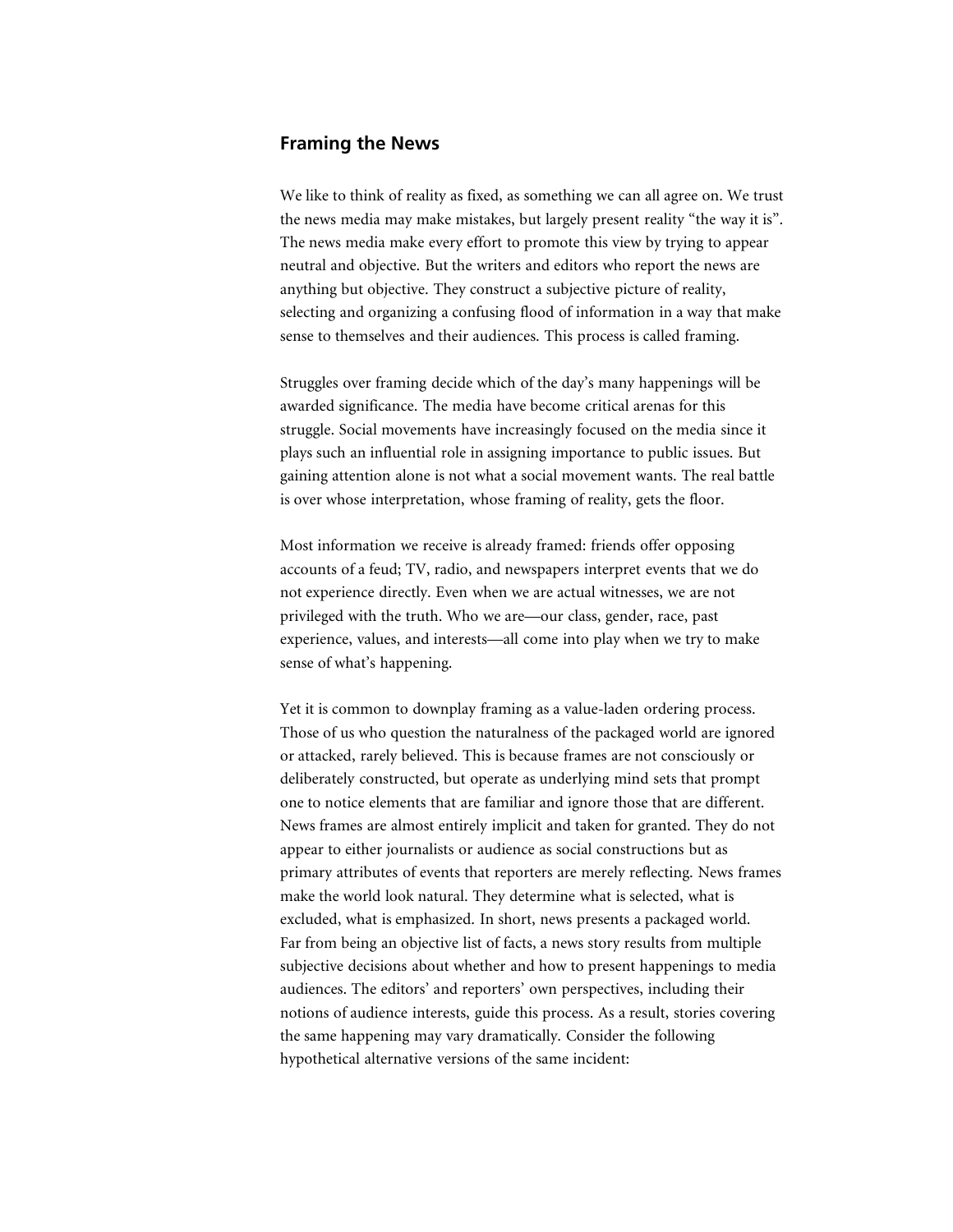#### *Version 1: Rats Bite Infant*

An infant left sleeping in his crib was bitten repeatedly by rats while his 16 year-old mother went to cash her welfare check. A neighbor responded to the cries of the infant and brought the child to Central Hospital where he was treated and released in his mother's custody. The mother, Angie Burns of the South End, explained softly, "I was only gone five minutes. I left the door open so my neighbor would hear him if he woke up. I never thought this would happen in the daylight. "

## *Version 2: Rats Bite Infant: Landlord, Tenants Dispute Blame*

An eight-month-old South End boy was treated and released from Central Hospital yesterday after being bitten by rats while he was sleeping in his crib. Tenants said that repeated requests for extermin-ation had been ignored by the landlord, Henry Brown. Brown claimed that the problem lay with tenants' improper disposal of garbage. "I spend half my time cleaning up after them. They throw garbage out the window into the back alley and their kids steal the garbage can covers for sliding in the snow."

## *Version 3: Rat Bites Rising in City's 'Zone of death"*

Rats bit eight-month-old Michael Burns five times yesterday as he napped in his crib. Bums is the latest victim of a rat epidemic plaguing inner-city neighborhoods labeled the "Zone of Death." Health officials say infant mortality rates in these neighborhoods approach those in many third world countries. A Public Health Department spokesperson explained that federal and state cutbacks forced short-staffing at rat control and housing inspection programs. The result, noted Joaquin Nunez, MD, a pediatrician at Central Hospital, is a five-fold increase in rat bites. He added, "The irony is that Michael lives within walking distance of some of the world's best medical centers."

The stories share little beyond the fact that the child was bitten by rats. Each version is shaped or framed by layers of assumptions. To say each version of the story represents a different frame means that each has a distinct definition of the issue, of who is responsible, and of how the issue might be resolved.

# **Symbols carry the story line**

One seldom encounters a news account that explicitly presents the core argument of the frame. More commonly, an image or set of images—metaphors, catch-phrases, or anecdotes—carry the frame. Each rat story cultivates a battery of images. Version 1 speaks of an infant left in his crib (read abandoned) by a teenage mother who exercises questionable judgment because she is eager to cash a welfare check. Version 2 features a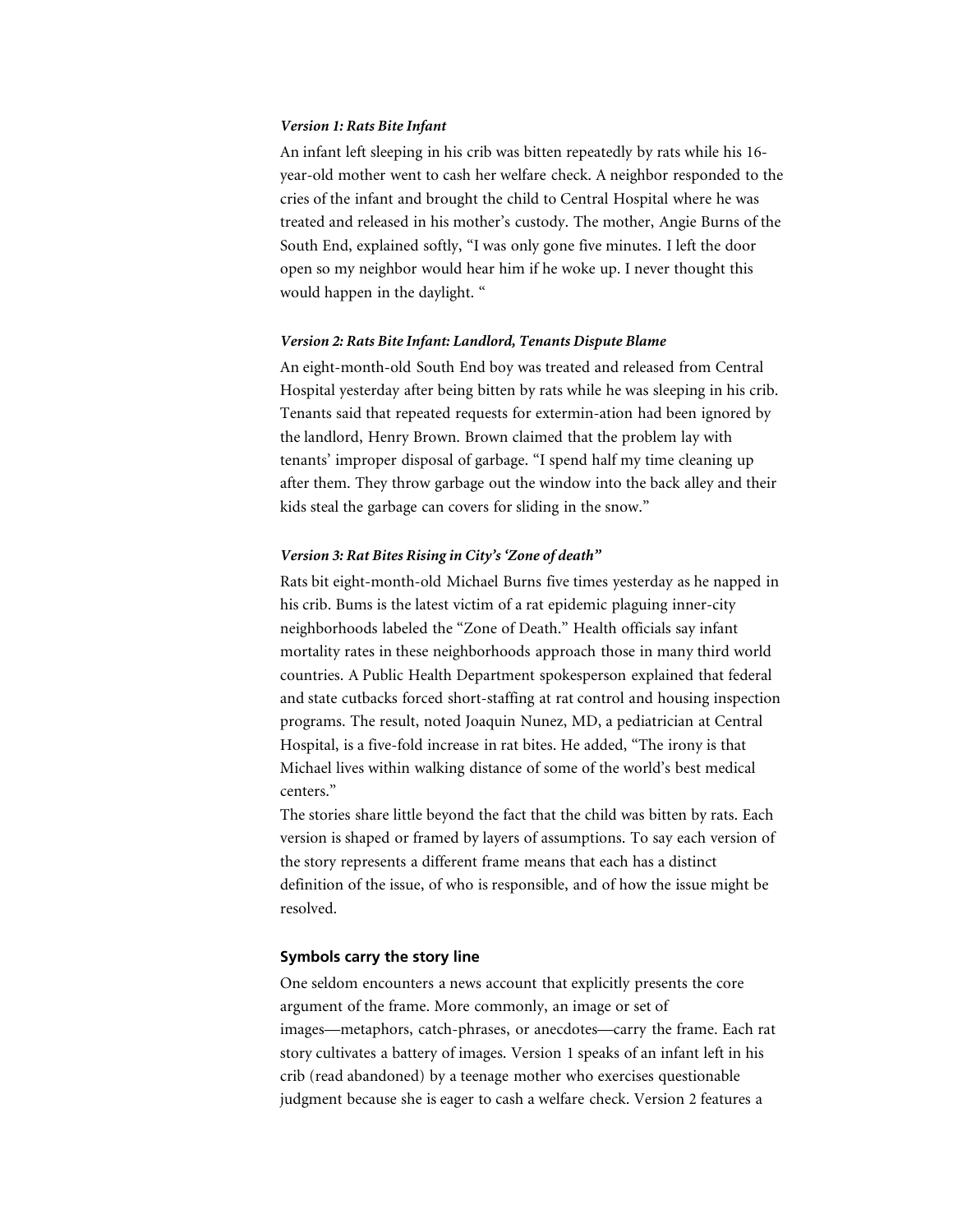dispute and presents both sides—however, the landlord is given far more space to present images: he mentions spending "half his time" cleaning up after irresponsible tenants who throw garbage out windows while their children, petty thieves, steal garbage can covers. Version 3 uses comparative mortality rates, rat bite statistics, and respected figures like doctors and public officials to add an aura of scientific validity and further legitimate the frame. To save the story from sterility, Version 3 incorporates metaphors like "Zone of Death," and makes reference to infant mortality in third world countries.

#### **Implicit Audiences**

In choosing frames, news editors and/or writers are often implicitly speaking to and for definite audiences. Each version of the rat bite story might speak for and to a different audience. Version 1 might appeal to those who oppose welfare, or those whose world view stresses individual accountability. Version 2 centers on a pluralist message, one that appeals to people who see society as a tug of war between interest groups, ranging from tenant groups to free-market-oriented landlord associations. Version 3 stresses a public health ethic that would appeal to municipal health administrators, citizen action groups, and environmentalists.

The special risks of the challenger frame

All those who sponsor frames work to gain access to mainstream media. Even the dominant frame does not succeed without effort. Yet challengers who sponsor opposition frames must overcome the additional hurdles of inequalities in access, and a higher risk of frame distortion by the media.

#### **Inequalities in access**

Those who support a dominant frame reap the benefits of media access. Many are established institutions with well-staffed media relations operations. The Pentagon, for instance, has no fewer than 3,000 employees devoted to public relations, and publishes 1,203 periodicals. Each branch of the U.S. military is also capable of launching an additional media blitz. Challengers can rarely match the resources of these dominant institutions. Less access means the media and audiences have less familiarity with the challenger frames. And limited familiarity lessens credibility.

To combat anonymity, the challenger frame needs more access, more exposure than mainstream media usually allow. The dominant frame can call its whole argument to mind with the mere mention of symbolic elements; a challenger cannot rely on this easy familiarity. At least in the short run, time is on the side of the dominant frame.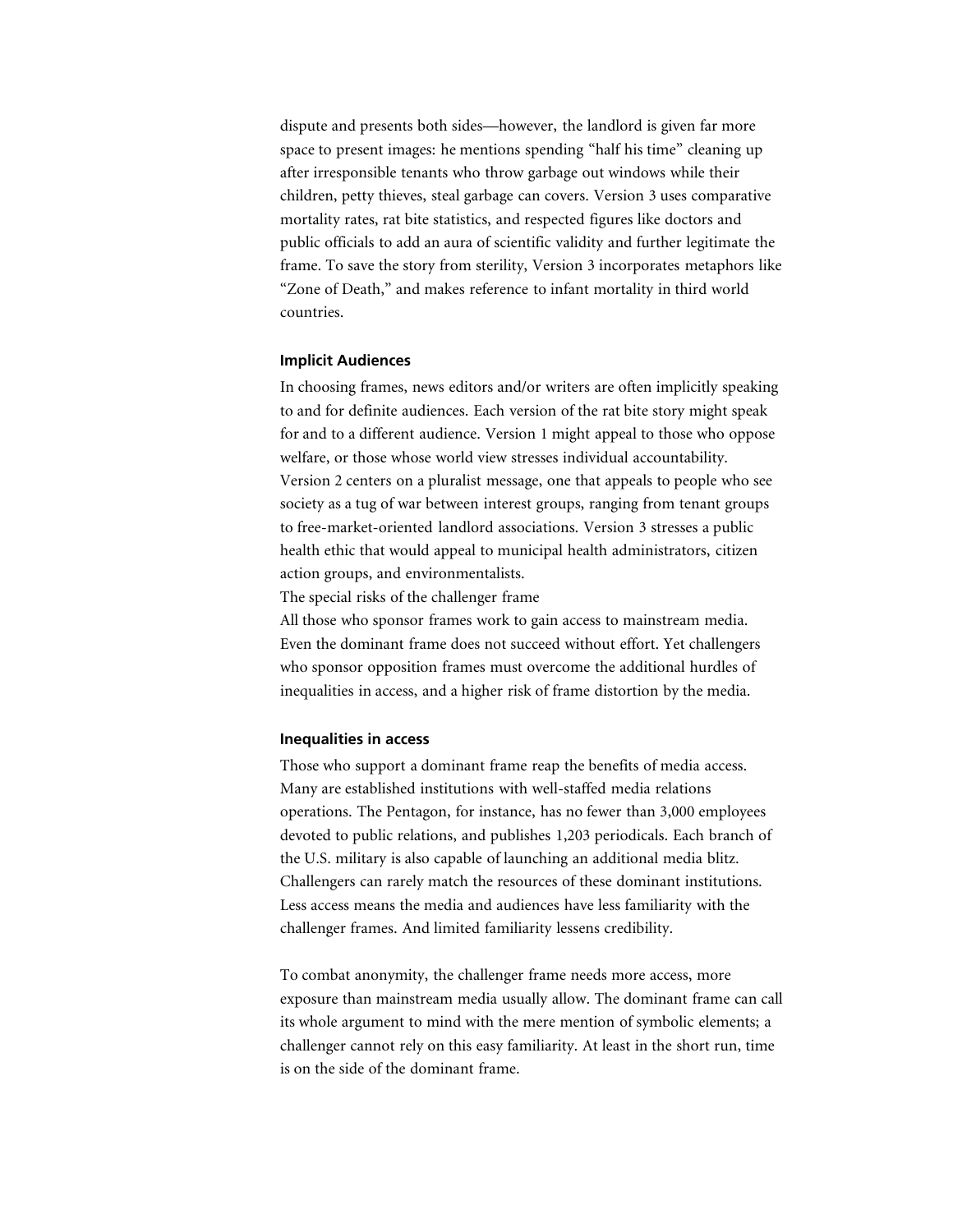## **Distortion of content**

Dominant frames have ideological inertia on their side—they build on assumptions so taken for granted that mainstream media perceive them as the only logical approach to a situation. Conversely, challengers present unknown information organized around unfamiliar political assumptions. The resulting frames initially seem strange, forced, or unnatural to the mainstream media and its audience.

One of the most common forms of distortion involves the rendering of challenger perspectives from within the logic of the dominant perspective. For example, in the 1980s, with government and big business declaring major and minor economic miracles, unions had an uphill battle to establish the validity of their complaints. Communities with high unemployment, particularly African-American and Latino communities, had to battle the dominant frame's contention: "There's work for those who want it."

Another common distortion is the flattening of challenger frames. Here the media's unfamiliarity with the challenger frame coupled with the superficiality of U.S. news formats results in a watery version of the challenger frame. When a challenger frame is built on unfamiliar assumptions, the media will tend to translate the frame into the closest mainstream approximation.

Despite their disadvantages, challengers do often manage to gain a hearing for their opposition frames, albeit partial or distorted. Victory is seldom such that the challenger frame achieves equal status to the dominant frame, more commonly, it is that the challenger frame did not allow the dominant frame to hold sway uncontested.

# **Activists respond with mobilizing frames**

If an authority is acting in a normal, unexceptionable manner, the underlying legitimating frame is taken for granted. But frames are vulnerable. Sometimes actions or events occur that break the hegemony of the legitimating frame. If people are going to resist authority, they need to adopt an alternative mobilizing frame as a context for what is happenings redefinition that questions compliance.

Mobilizing frames usually have three characteristics:

•The issue, the responsibility, and the solution are all defined collectively. •They are focused on conflict. There is a clearly defined opponent, "them," and a clearly identified challenger, "us."

•They launch a moral appeal. What's happening to the challenger is unjust, unfair, plain wrong, and violates basic social standards in some regard. Let us review these characteristics in more detail.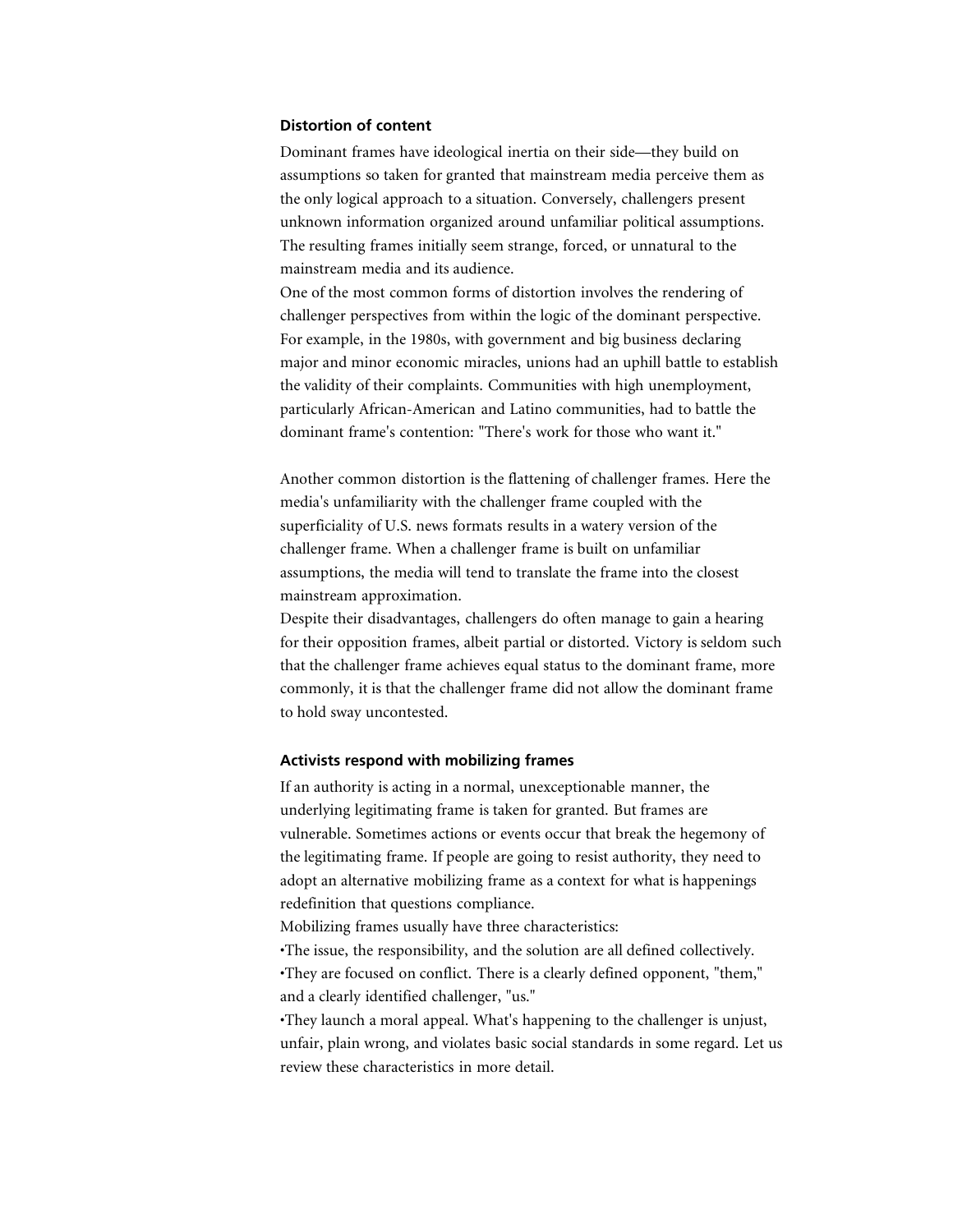## **Collective definition**

A mobilizing frame pushes audiences to see problems not as individual but as collective. The definition of the issue stresses its social character, responsibility for dealing with the issue is collective; and the solution happens on a structural level. Note that a demobilizing frame does the reverse, making problems ever more individual.

The rat bite stories offer an example. The most demobilizing frame is Version I which says the issue is teen mothers (who may represent a social group but are not organized and have few representative voices able to respond). Version 1, further says responsibility lies with individual mothers, in this case Angie Burns. Finally, as a solution Version 1 proposes individual parent watchfulness.

Why is this demobilizing? Think of Angie Burns, a young, low-income woman struggling to be a good mother under multiple burdens. She has just been told that the rat bites are her fault. Is she likely to become more politically active? Does the solution suggested bring her into contact with other poor young parents who share her problem?

What about the other two frames? Version 2, the tenant-landlord frame, defines the issue collectively, the landlord vs. the tenants as an organized group. The offered solution of Housing Court, however, may or may not be a collective one. Becoming involved in a public institution can, but does not necessarily, collectivize the solution. We would need to know if tenants' cases are being treated individually or collectively, if tenant organizers encourage tenants to appear en masse, to prepare collective testimony, to reach the public directly or via the media. Or could a court-focused battle revolve around individual settlements which could isolate the tenants from each other?

The issue of collectivization also arises with the public health frame. Is Angie Burns offered any collective support by this frame? Or is she told that sympathetic city officials and state officials are pleading with federal officials on her behalf? The mobilization potential of the frame depends on whether or not community residents vulnerable to the rat epidemic are actively included in the solution. Thus the public health frame could mobilize, or it could demure into a defense of the modern social welfare state.

## **Conflict**

The tenant-landlord frame focuses more than the others on conflict. It has two clearly drawn sides locked in battle over the issue at hand. The other two frames have an unclear target or an unclear challenger. Angie and mothers like her are the clear target of the first frame, but they are not considered a